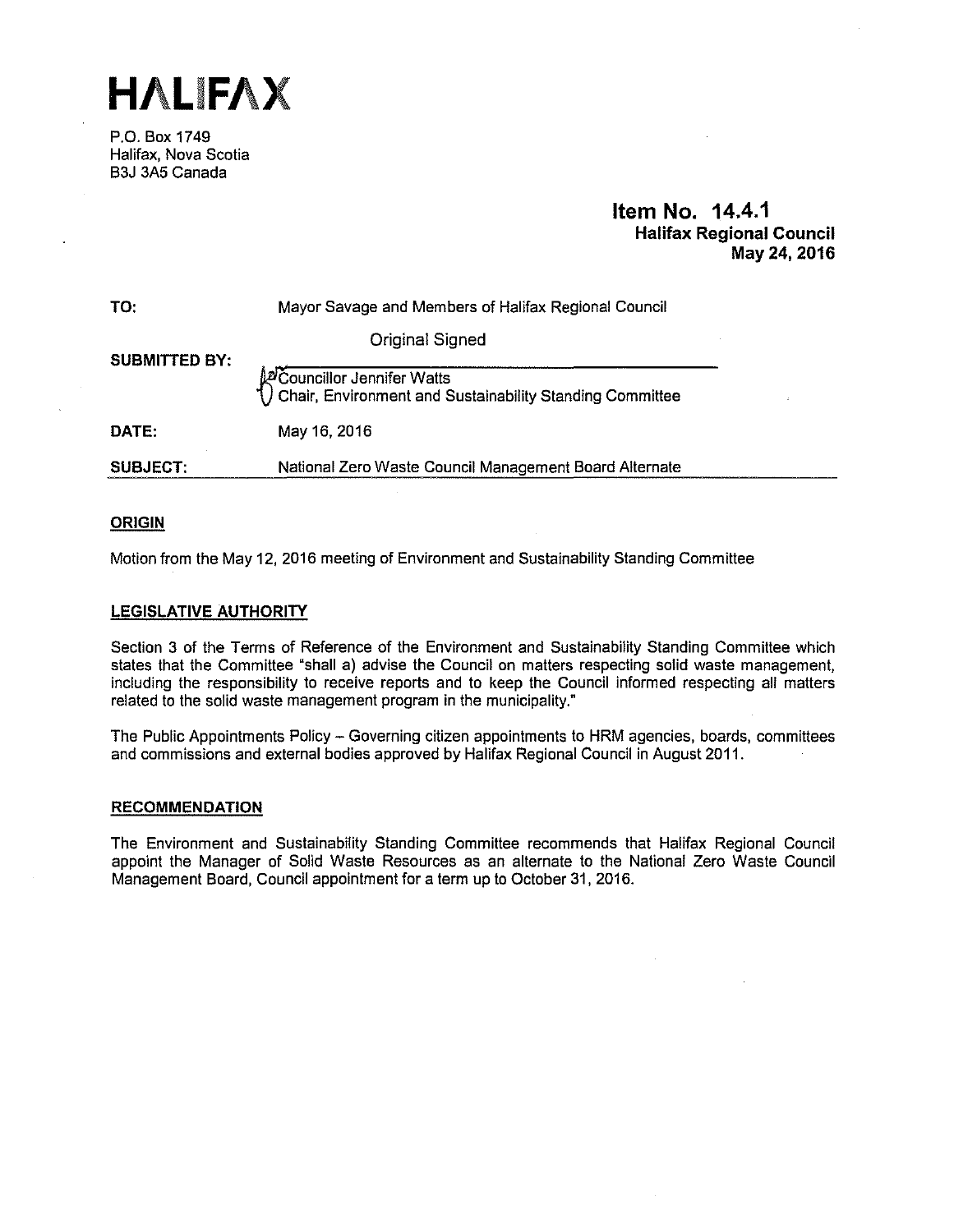# **BACKGROUND**

The Environment and Sustainability Standing Committee considered the staff report dated April 20, 2016 at their meeting held on May 12, 2016.

# **DISCUSSION**

The Standing Committee determined to recommend that Halifax Regional Council appoint the Manager of Solid Waste Resources as an alternate to the National Zero Waste Council Management Board for a term up to October 31, 2016. For additional detail, please refer to the staff report dated April 20, 2016.

## **FINANCIAL IMPLICATIONS**

There are no budget implications to this report that are not already included in the Operating Budget.

# **RISK CONSIDERATION**

Not Applicable.

## **COMMUNITY ENGAGEMENT**

The Environment & Sustainability Standing Committee is comprised of six (6) Members of Council. Meetings are held in public. unless otherwise indicated and the agendas and reports are posted to the HRM website. All standing committees (except Appeals Committee) are streamed on the HRM website and have a public participation item which allows for comment from the public.

### **ENVIRONMENTAL IMPLICATIONS**

By participating on the National Zero Waste Council Management Board, HRM will help advocate for waste prevention and reduction in the design, production and use of goods.

# **ALTERNATIVES**

The Committee did not provide alternatives.

## **ATTACHMENTS**

Attachment 1 - Staff report dated April 20, 2016

A copy of this report can be obtained online at http://www.halifax.ca/council/agendasc/cagenda.php then choose the appropriate meeting date, or by contacting the Office of the Municipal Clerk at 902.490.4210, or Fax 902.490.4208.

Report Prepared by: Phoebe Rai, Legislative Assistant 902-490-6732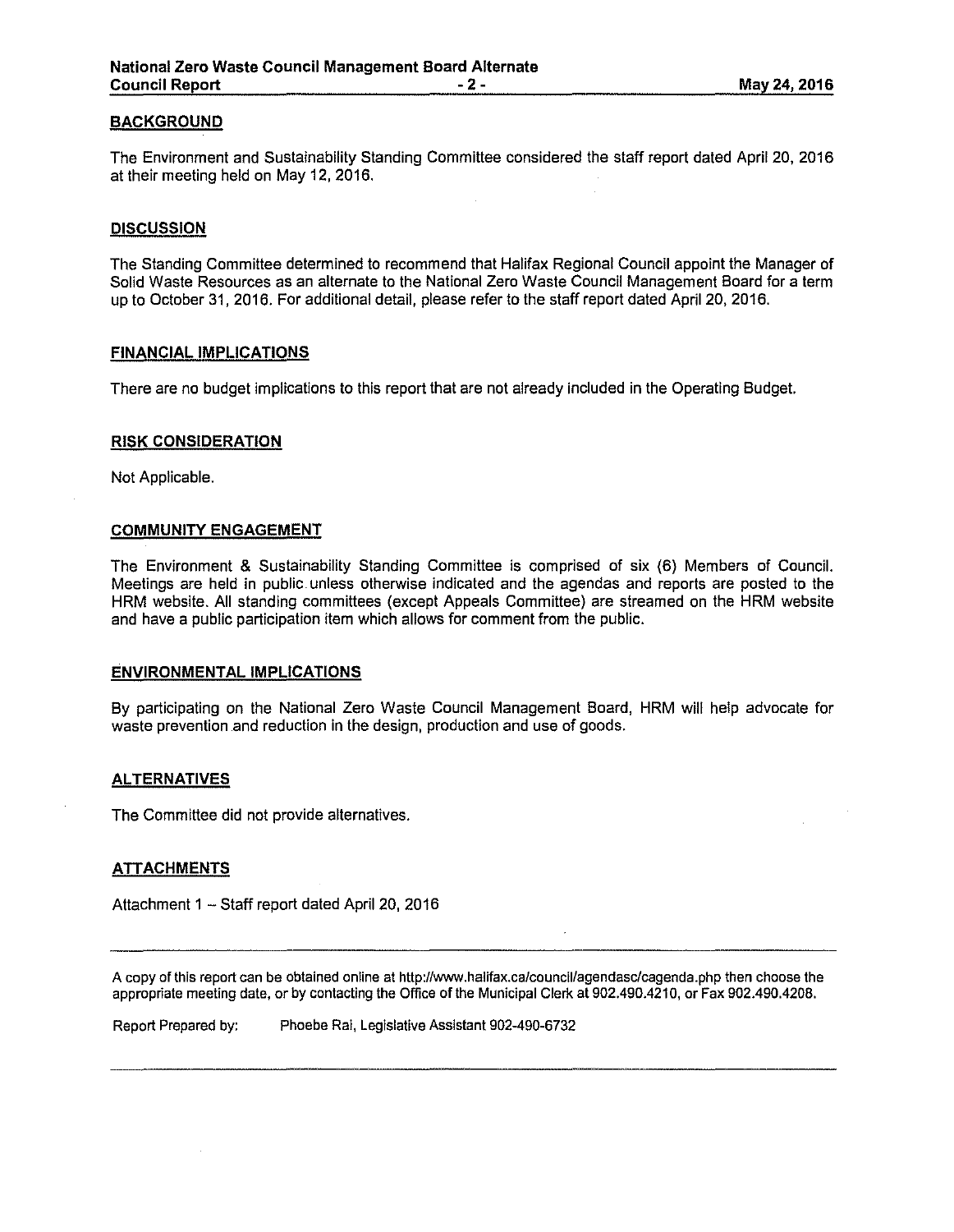**HALIFAX** Attachment 1

P.O. Box 1749. Halifax, Nova Scotia B3J 3A5 Canada

# **Item No. 12.1.2 Environment & Sustainability Standing Committee May 12, 2016**

#### **TO:**  Chair and Members of Environment & Sustainability Standing Committee

**SUBMITTED BY:** 

Original Signed

Kevin Arjoon, Municipal Clerk

**DATE:**  April 20, 2016

#### **SUBJECT: National Zero Waste Council Management Board Alternate**

# **ORIGIN**

On March 31, 2016 the Municipal Clerk's Office received a request from the National Zero Waste Council (NZWC) to appoint an alternate to the National Zero Waste Council Management Board.

# **LEGISLATIVE AUTHORITY**

# Administrative Order 1 - Schedule 5

The Environment & Sustainability Standing Committee shall advise the Council on matters respecting solid waste management, including the responsibility to receive reports and to keep the Council informed respecting all matters related to the solid waste management program in the municipality.

# **RECOMMENDATION**

It is recommended that Environment & Sustainability Standing Committee:

Recommend that Halifax Regional Council appoint the Manager of Solid Waste Resources as an alternate to the National Zero Waste Council Management Board, Council appointment for a term up to October 31, 2016.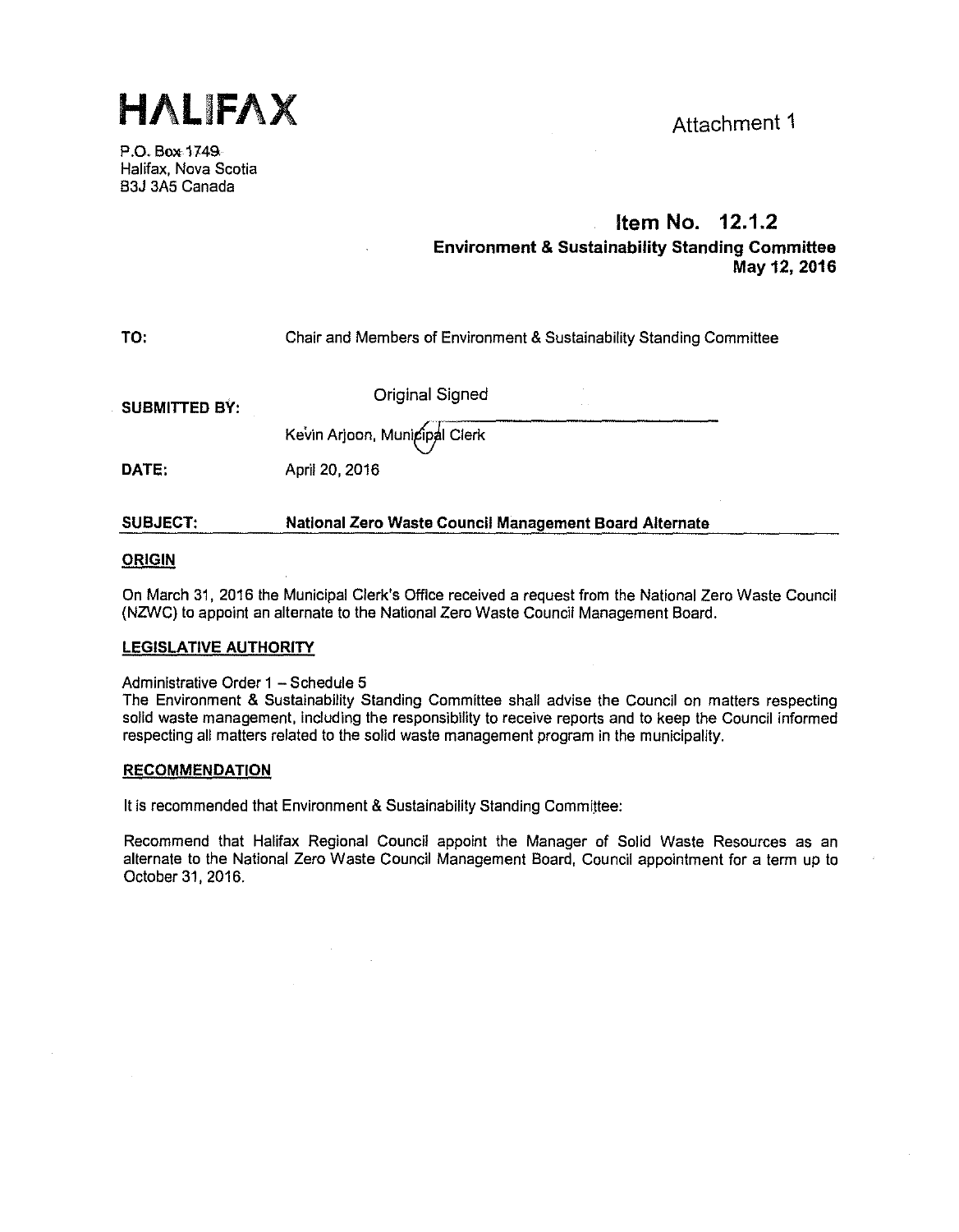# **BACKGROUND**

The National Zero Waste Council membership is open to Government, including local, provincial, and/or federal as well as business, business organizations, and industry; not-for profit and other organizations or specialists.

Halifax Regional Council passed a motion on December 8, 2015 appointing Councillor Watts to the National Zero Waste Council Management Board for a term to October 31, 2016.

### **DISCUSSION**

On March 31, 2016 the Municipal Clerk's Office received a request from an Administrator from the NWZC requesting that Halifax Regional Council appoint an alternate to the Board, should Councillor Watts be unavailable to participate. The correspondence identified that continuity on the Board as a concern, and indicated that it has suggested that all Board members identify an alternate, to serve in their place. On April 18, 2016 the National Zero Waste Council Management Board, amended their Operating Guidelines (terms of reference) to include a provision to allow for alternate members, and recognized them as full voting members when acting for the elected board member.

Based on the subject matter, and that the primary seat would be held by an elected official, it is recommended that the Manager of Solid Waste Resources be appointed as the alternate. Currently, the Manager of Solid Waste Resources sits on a number of boards and commissions in their professional capacity and can accommodate the duties and responsibilities associated with this appointment.

### **FINANCIAL IMPLICATIONS**

There are no financial implications to this report. There is no membership fee and required meetings of the National Zero Waste Council may be joined via telecommunication at no cost to the municipality.

### **RISK CONSIDERATION**

Not Applicable

### **COMMUNITY ENGAGEMENT**

The Environment & Sustainability Standing Committee is comprised of six (6) Members of Council. Meetings are held in public unless otherwise indicated and the agendas and reports are posted to the HRM website. All standing committees (except Appeals Committee) are streamed on the HRM website and have a public participation item which allows for comment from the public.

## **ENVIRONMENTAL IMPLICATIONS**

By participating on the National Zero Waste Council Management Board, HRM will help advocate for waste prevention and reduction in the design, production and use of goods.

## **ALTERNATIVES**

No alterative provided.

## **ATTACHMENTS**

None